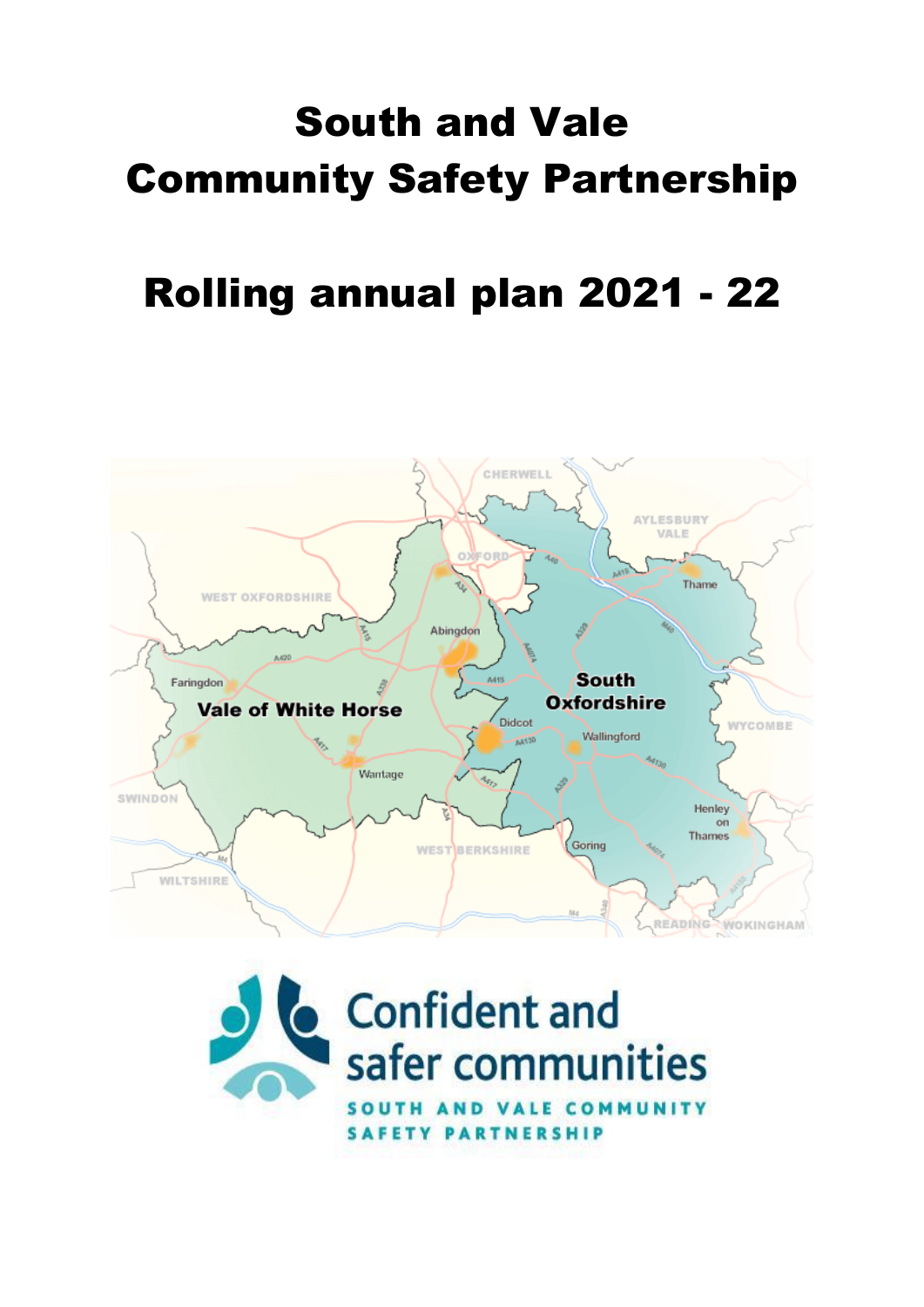### **BACKGROUND**

#### **South and Vale Community Safety Partnership (CSP)**

Each year, the South and Vale Community Safety Partnership (CSP) produces an annual plan which sets out how partners will work proactively to address crime and protect vulnerable people in South Oxfordshire and the Vale of White Horse over the coming year.

The plan is informed by the Safer Oxfordshire Partnership Strategic Intelligent Assessment<sup>1</sup> which looks at current data and trends over the previous year to identify priorities for Oxfordshire in preventing, reducing and tackling crime and disorder.

South Oxfordshire and Vale of White Horse is one of the safest places to live and work in Thames Valley and we are focused on keeping it that way, working with local organisations to reduce harm and support local services.

The mid-2018 population for South Oxfordshire estimated by the Office for National Statistics is 140,500 and for Vale of White Horse 133,700. 2

The district of South Oxfordshire covers nearly 260 square miles. Its boundary reaches from the edge of the City of Oxford in the north-west along the borders of Buckinghamshire and Berkshire to the outskirts of Reading in the south. It has four main towns: Didcot, Henley, Thame and Wallingford, with Didcot becoming increasingly dominant as the main urban centre.



<sup>1</sup> [https://insight.oxfordshire.gov.uk/cms/system/files/documents](https://insight.oxfordshire.gov.uk/cms/system/files/documents/Oxon%20SIA%202019%20May19%20FINAL.pdf)

<sup>2</sup> <https://insight.oxfordshire.gov.uk/cms/population-0>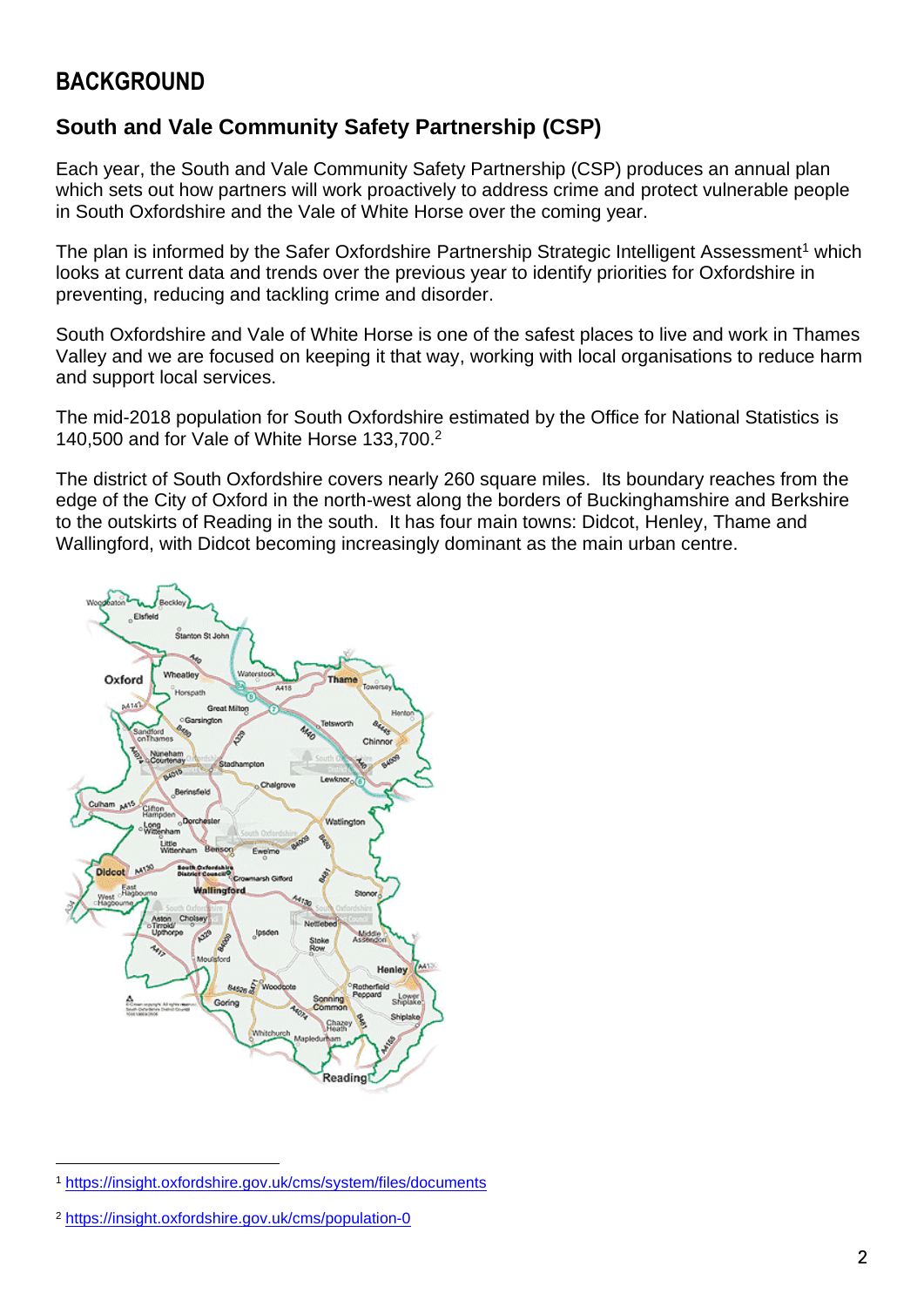The district of the Vale of White Horse whose name comes from the oldest chalk figure in Britain dating back to around 1000 BC stretches from the edge of Oxford to the edge of the Cotswolds. The district has three historic market towns, Abingdon, Faringdon and Wantage. The area also covers Botley, located on the edge of Oxford, as well as the large village of Grove near Wantage.



The South and Vale CSP was created in accordance with the requirements of the Crime and Disorder Act 1998, which established the principles of partnership working. The partnership involves the community safety portfolio holders from both district councils and officers representing:

- National Probation Service
- Oxfordshire Clinical Commissioning Group (CCG)
- Oxfordshire County Council
- Oxfordshire County Council Fire & Rescue Service
- Soha Housing Limited
- South Oxfordshire District Council
- Sovereign Housing Association
- Thames Valley Police
- Vale of White Horse District Council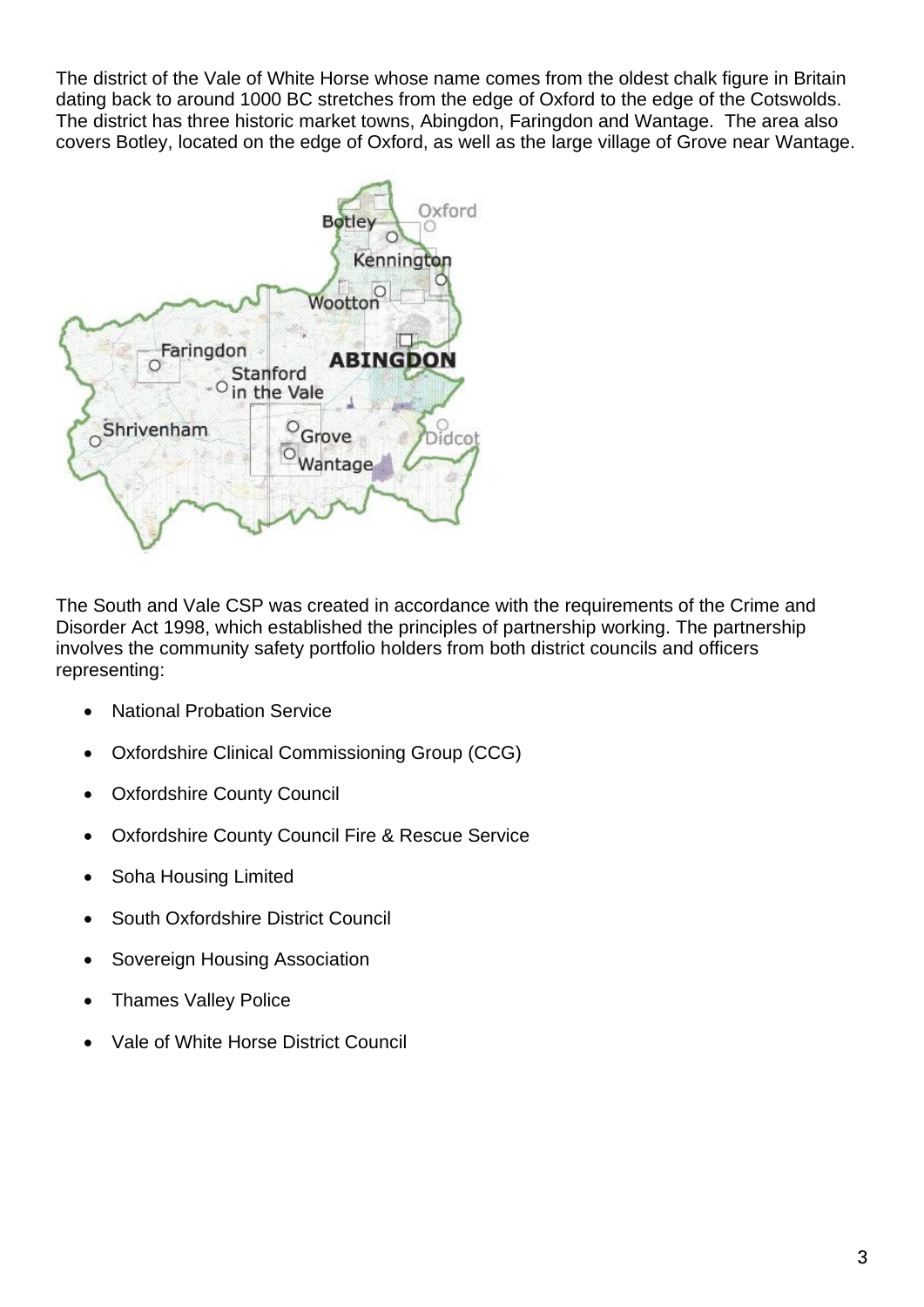#### **Working with the Thames Valley Police and Crime Commissioner**

The Police and Crime Commissioner (PCC) set out his proposals for the next Police and Criminal Justice Plan for the Thames Valley in June 2021. The plan aims to reduce crime, catch those that offend and prevent people from becoming victims of crime. This is laid out in the following five priorities:

- 1. Strong local policing
- 2. Fighting serious organised crime
- 3. Fighting cybercrime and fraud
- 4. Improving criminal justice
- 5. Tackling illegal encampments

The CSP receives funding from the PCC to support the delivery of his plan. We therefore ensure that we take the PCC priorities into account when setting our own plan.

#### **The South and Vale CSP annual rolling plan**

For 2021-22 the CSP will focus on the following objectives in the Thames Valley Police & Criminal Justice Plan 2021-2024:

- preventing crime & protecting communities
- protecting vulnerable people
- fighting modern crimes
- reducing reoffending

In addition to delivering these objectives through our core areas of work; **anti-social behaviour, hate crime, rural crime, burglary, fraud and cyber-crime, and terrorism**, the CSP will focus on three key priorities:

- 1. Tackling domestic violence and abuse, including early intervention to reduce harm and improving services for victims
- 2. Working with vulnerable people and children to reduce the likelihood of being exploited
- 3. Reducing serious youth violence, knife crime and harm and vulnerability caused by drugs and alcohol

Each of these three priorities has an explanatory introduction and a set of key actions – please refer to page six. An action plan has been developed for each of these priorities to establish clear measures so we can track the delivery and impact of our plan. We will deploy our Community Safety grant from the Police and Crime Commissioner to support these priorities and continue to invest in early interventions to prevent harm developing.

In addition to our established statutory duties, we will continue to measure crime data and will respond to any increases in demand. The CSP will review its performance on a quarterly basis, agree any remedial action necessary and provide an annual report to the district councils' joint scrutiny committee.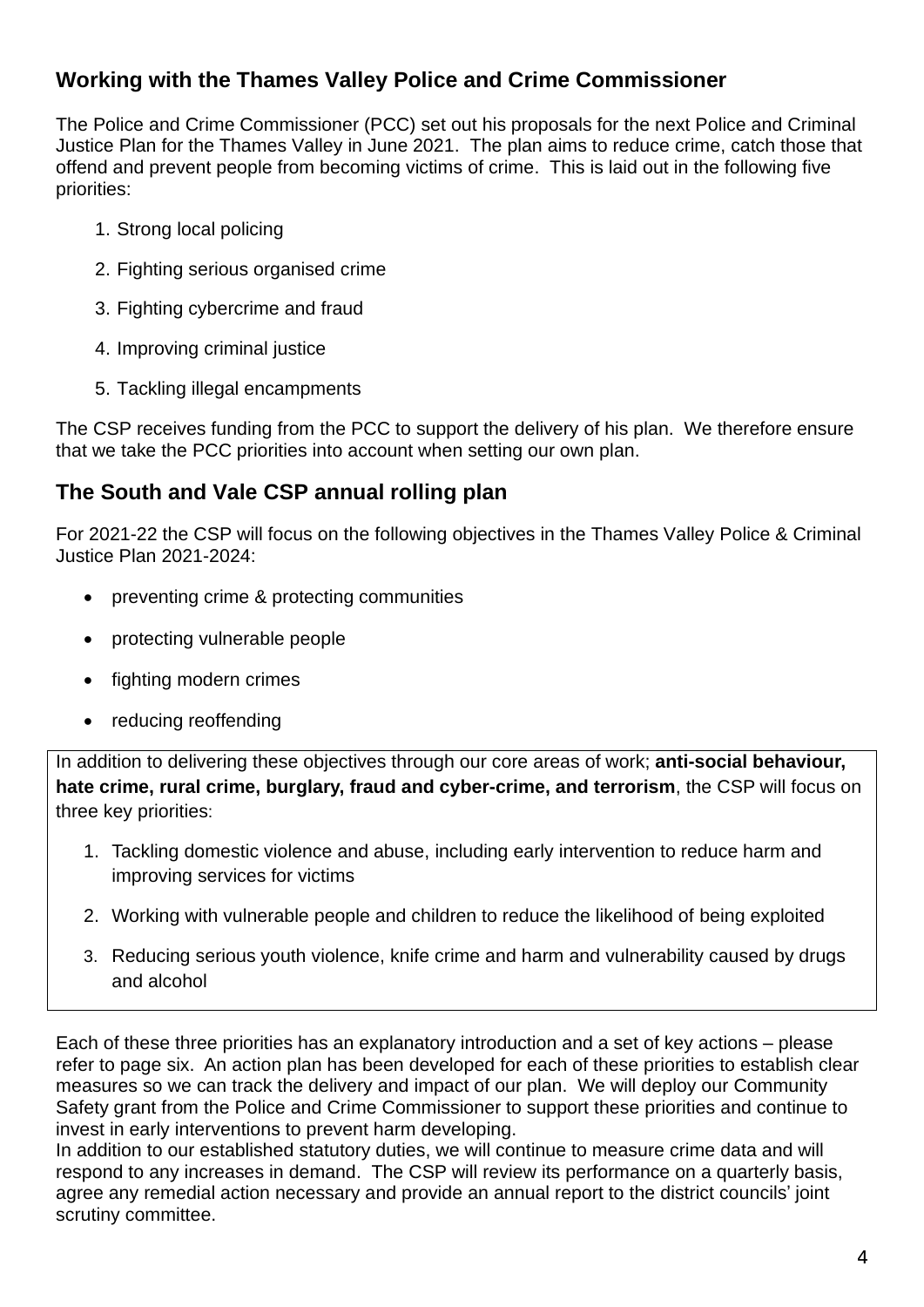## **Crime Data**

Over the past twelve months, recorded crime in South Oxfordshire and Vale of White Horse has increased by 0.2 percent, an increase of 22 crimes (excluding fraud). Total of recorded crime for 2020-21 is 12,920. A total of 12,928 crimes were recorded in 2019-20 and 11,867 crimes in 2018- 19. Police recorded crime excludes offences that are not reported to, or not recorded by the police. Trends can be influenced by changes in recording practices making it difficult to make long-term comparisons.

#### **Fear of Crime**

The chart below shows the public perception of the fear of crime measured by district councils' resident's surveys every two years from 2012 to 2018.

|                     | 2012         |             | 2014         |             | 2016         |             | 2018         |             |
|---------------------|--------------|-------------|--------------|-------------|--------------|-------------|--------------|-------------|
| Base size: 1,100    | <b>South</b> | <b>Vale</b> | <b>South</b> | <b>Vale</b> | <b>South</b> | <b>Vale</b> | <b>South</b> | <b>Vale</b> |
| Safe in the day (%) | $-$          | 96%         | 99%          | 99%         | 98%          | 98%         | 98%          | 98%         |
| Safe after dark (%) | $-$          | 93%         | 84%          | 90%         | 82%          | 79%         | 91%          | 91%         |

## **ACHIEVEMENTS IN 2020-21**

2021-21 has been another busy year for the South and Vale CSP, which has been successfully operating as a single Partnership since April 2011. For examples of some of the activities that the CSP supported, please see the CSP's annual report to Joint Scrutiny Committee [www.whitehorsedc.gov.uk](http://www.whitehorsedc.gov.uk/)[,www.southoxon.gov.uk](http://www.southoxon.gov.uk/)

The community safety team is responsible for running **Joint Tasking Meetings (JTM).** These meetings maximise partnership working to make best use of resources. They problem solve complex cases to support the most vulnerable people in our community. Officers from Thames Valley Police, Community Safety, Adult Social Care, Children's Social Care, Environmental Health, Housing, Soha, Sovereign Vale, Mental Health, Fire & Rescue, Trading Standards and other agencies share resources, knowledge and data on a monthly basis to support:

- repeat victims of ASB
- medium/high risk ASB victims
- families in need of intervention to avoid ASB
- domestic abuse victims
- prolific offenders
- vulnerable individuals (e.g. rough sleepers, individuals at risk of radicalisation, young people at risk of child exploitation, persons dependent on drugs and alcohol and individuals suffering with their mental health)
- individuals with complex needs that do not meet the threshold for a safeguarding referral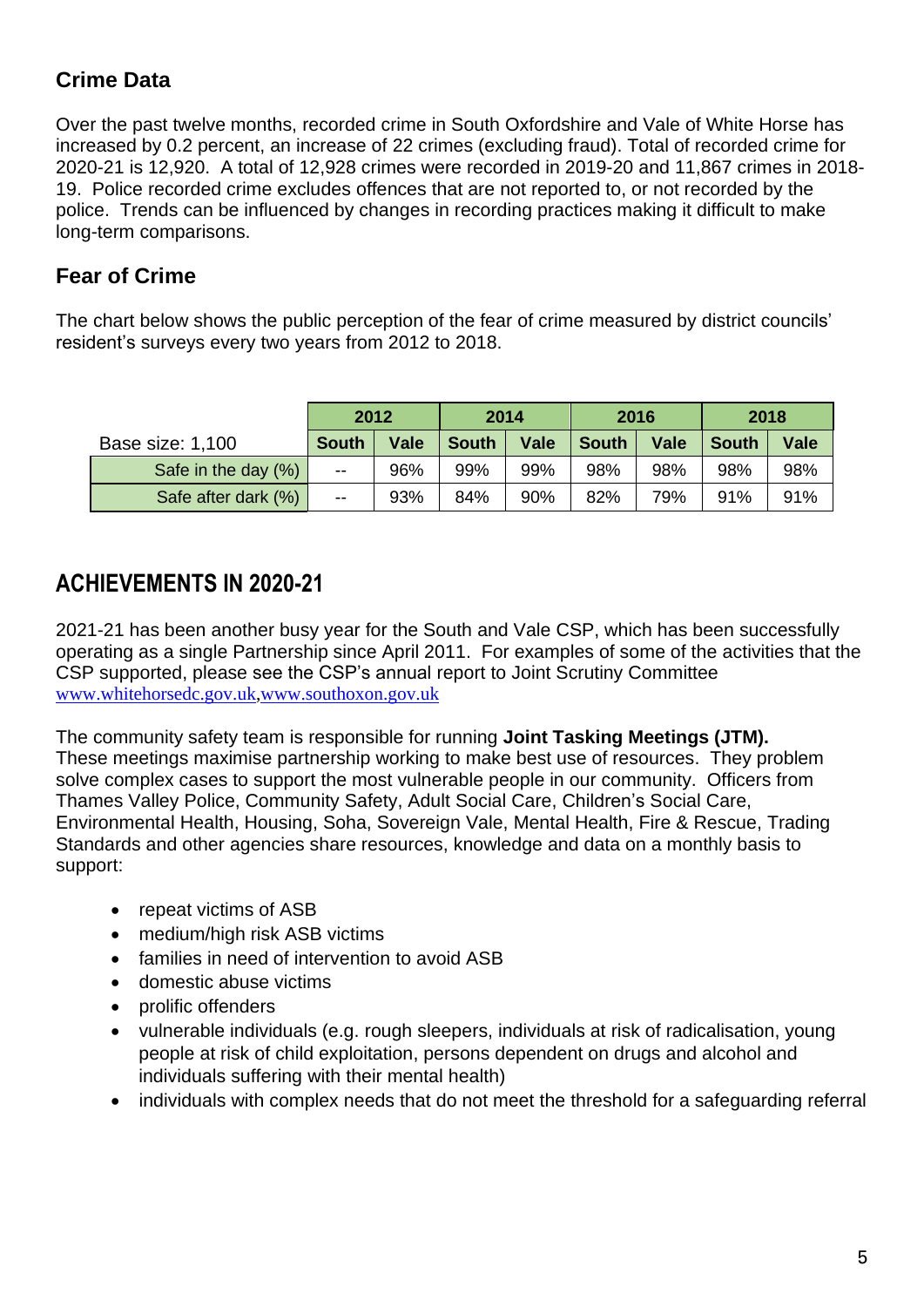## **PRIORITY 1: Tackling domestic violence and abuse, including early intervention to reduce harm and improving services for victims**

Domestic abuse is any incident or pattern of incidents of controlling, coercive, threatening, degrading and violent behaviour, including sexual violence, in the majority of cases by a partner or ex-partner, but also by a family member or carer. The abuse can encompass (but is not limited to): psychological; physical; sexual; financial; emotional: online or digital abuse.

#### **Why is it a priority?**

Domestic Violence and Abuse (DVA) makes up a significant proportion of violent crime, as well as causing long lasting harm in families, and remains a priority for the Partnership. We know that the long-term impact of experiencing domestic or sexual violence and abuse, whether directly or indirectly within a family situation, as an adult or as a child, can have a devastating effect on people's ability to cope throughout their life.

In 2020 (Jan-Dec) Thames Valley Police recorded a total of 7,851 victims of domestic abuse in Oxfordshire. This was ten per cent above the three-year average for the years 2017 to 2019, with the greatest increases in Vale of White Horse (+26%) and Cherwell (11%). Over a quarter of victims of domestic abuse were subject to repeat occurrences. 69 per cent of victims were female and 29 per cent male<sup>3</sup>.

Police recorded crime data show an increase in offences flagged as domestic abuserelated during the coronavirus (COVID-19) pandemic, however, there has been a gradual increase in police recorded domestic abuse-related offences over recent years as police have improved their recording of these offences; therefore it cannot be determined whether this increase can be directly attributed to the coronavirus pandemic. There has generally been an increase in demand for domestic abuse victim services during the coronavirus pandemic, particularly affecting helplines as lockdown measures eased; this does not necessarily indicate an increase in the number of victims, but perhaps an increase in the severity of abuse being experienced, and a lack of available coping mechanisms such as the ability to leave the home to escape the abuse or attend counselling<sup>4</sup>.

<sup>3</sup> https://insight.oxfordshire.gov.uk/cms/system/files/documents/OxonSIA2021\_June21.pdf 4

https://www.ons.gov.uk/peoplepopulationandcommunity/crimeandjustice/articles/domesticabusedurin gthecoronaviruscovid19pandemicenglandandwales/november202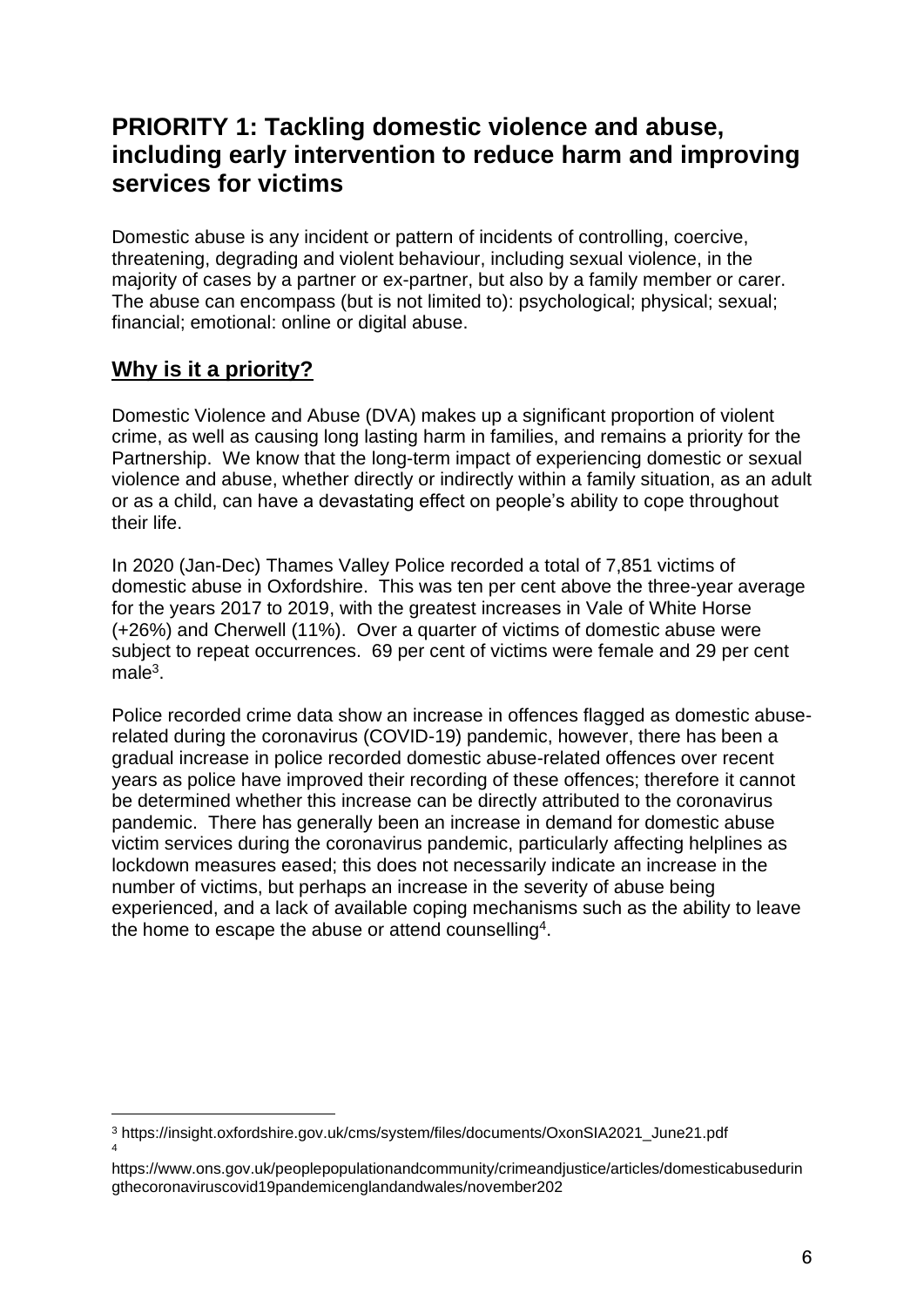#### **What we plan to do**

We will:

- fund the Oxfordshire Domestic Abuse Service to deliver outreach and support locally for victims of DVA
- fund and co-ordinate sanctuary scheme work for victims of DVA in South and Vale<sup>5</sup> - to provide a rapid response to enable people to feel safe in their homes and avert homelessness
- focus on early intervention and prevention, raising awareness of domestic abuse pathways, how to spot the signs and how to respond to abuse as a victim, witness or a concerned person

<sup>5</sup> Mears – for more information about the small repairs/target hardening service, visit <http://www.mearsgroup.co.uk/social-housing/home-improvements/oxfordshire/>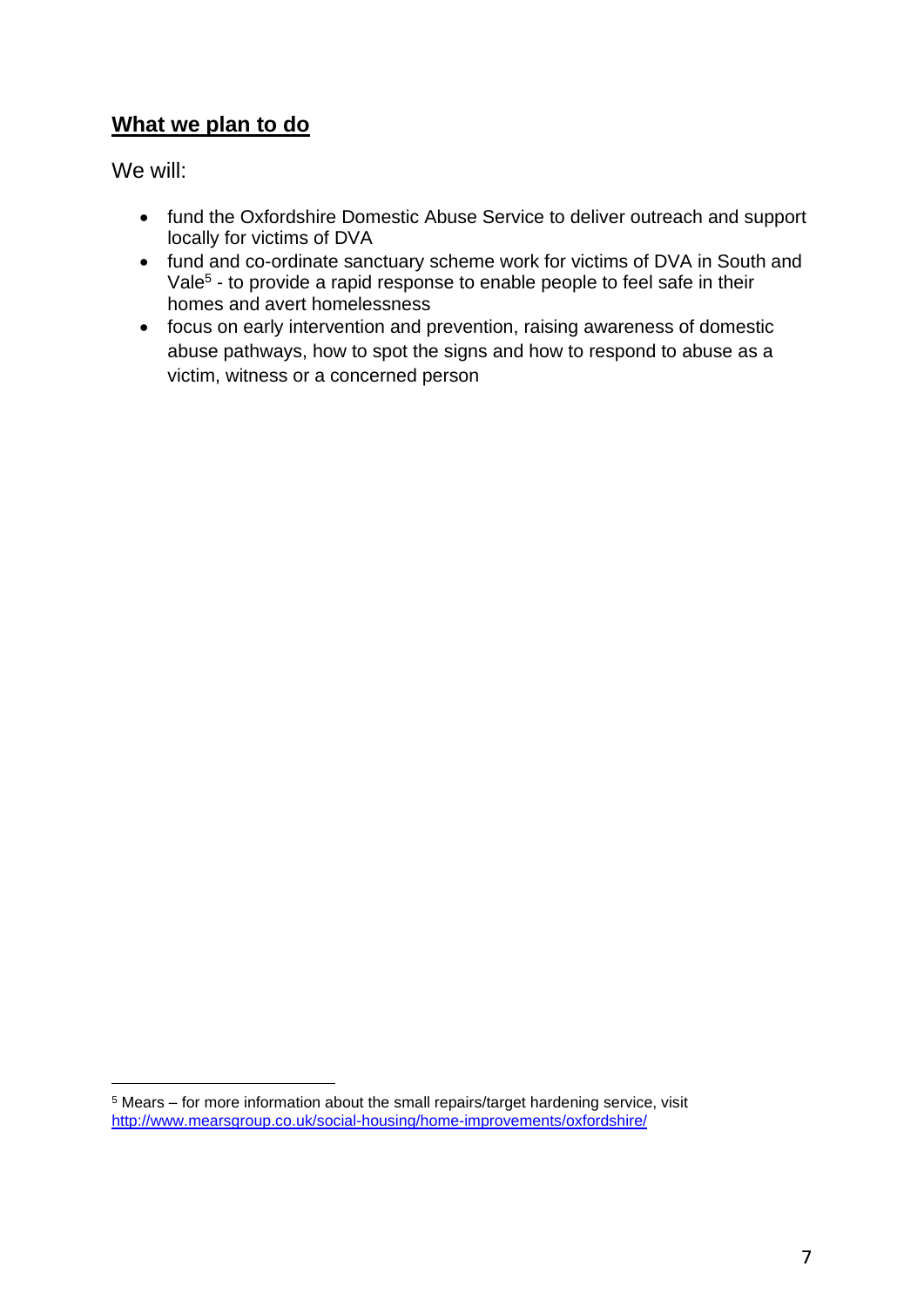## **PRIORITY 2: Working with vulnerable people to reduce the likelihood of being exploited.**

#### **Why is it a priority?**

Exploitation can have a devastating effect on the physical and mental health of individuals, their families and communities. Traumatic and adverse experiences, especially in childhood, can have lasting effect and make the individual more susceptible to harm in later life.

Crimes involving exploitation often involve the criminal exploitation of vulnerable people, both adults and children on a physical, sexual or financial basis. Gang activity based around 'county lines', where drug dealers from elsewhere set up in local areas, leads to anti-social behaviour, violence and safeguarding concerns.

In 2020 (Jan-Dec), Thames Valley Police recorded a total of 149 victims of Modern Slavery in Oxfordshire. This compares to 168 victims in 2019 and 144 in 2018. Reports of child abuse and exploitation continue to be a significant concern. In 2020 (Jan-Dec) Thames Valley Police recorded a total of 94 victims of Child Sexual Exploitation in Oxfordshire. This was 13 per cent above the three-year average (for the years 2017 to 2019), with the greatest increases in West Oxfordshire (+112%), Cherwell (+57%) and Vale of White Horse (+50%)<sup>6</sup>.

In year ending December 20, Thames Valley Police recorded a total of 1,085 Cyberrelated offences in Oxfordshire, a significant increase on the number recorded in 2019 (777, +49%). Between 2019 and 2020, Cherwell, Oxford, South Oxfordshire and Vale of White Horse districts each saw an increase in cyber-related offences<sup>7</sup>

#### **What we plan to do**

We will:

- work with communities to improve general awareness of the signs of possible harm including child and adult exploitation and what action to take; and improve victim confidence to report issues
- protect vulnerable adults who are at risk of being "cuckooed" into hosting drug dealing
- provide support for individuals who are vulnerable to radicalisation and extremism leading to terrorism through the Channel process; and support collaborative projects and events which build cohesion and offer a positive alternative narrative to extremism (Channel Panel is made up of multi-agency

<sup>6</sup> https://insight.oxfordshire.gov.uk/cms/system/files/documents/OxonSIA2021\_June21.pdf

<sup>7</sup> https://insight.oxfordshire.gov.uk/cms/system/files/documents/OxonSIA2021\_June21.pdf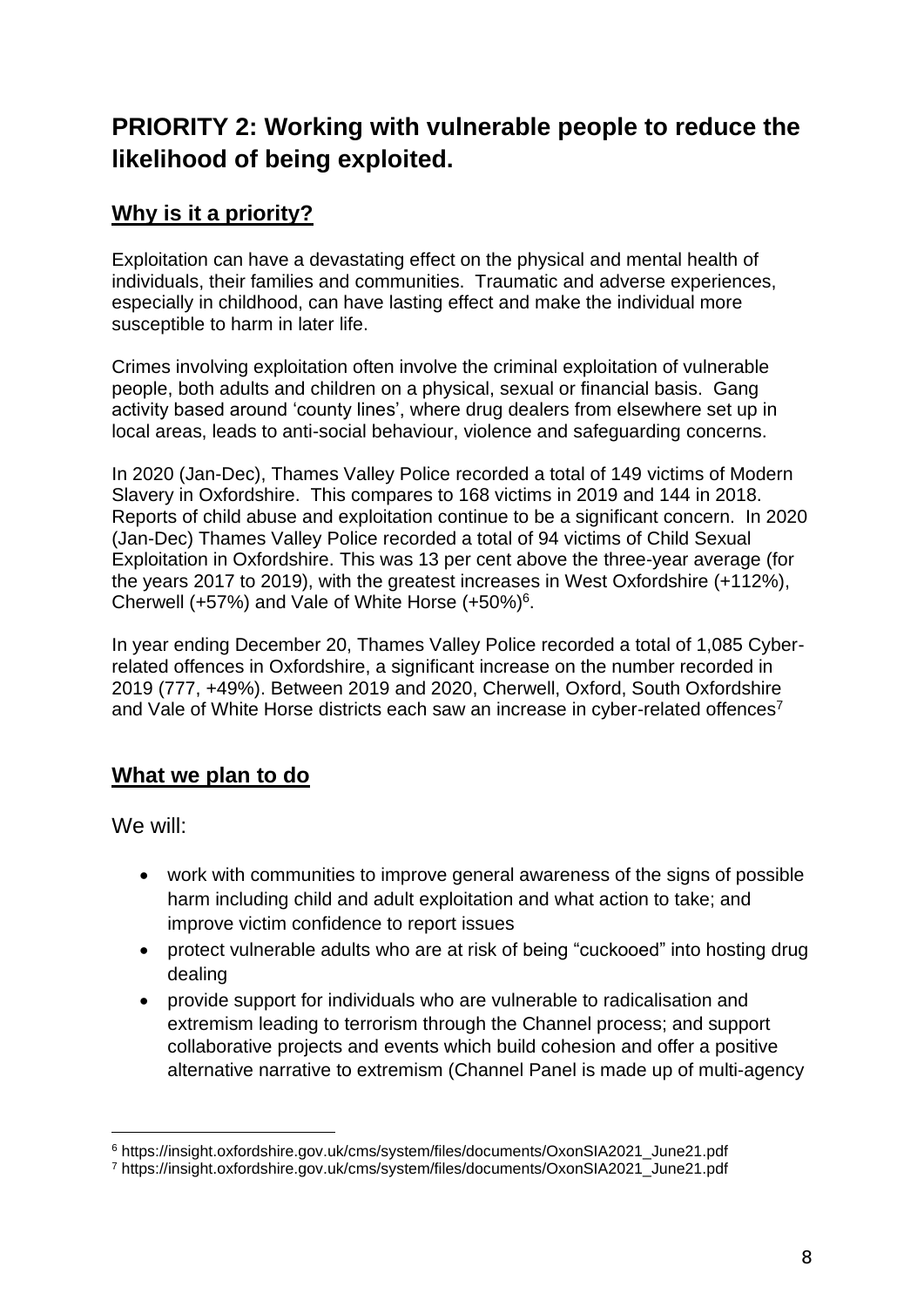partners who collectively assess the risk to an individual and decide whether intervention is necessary)

- improve understanding and raise awareness on the use of techniques to combat cyber-crime, including risks to children and young people's social and emotional wellbeing associated with the misuse of technology and risks associated with child exploitation.
- work with older communities to raise awareness of online fraud and how they can protect themselves from being a victim of both fraud and online scams.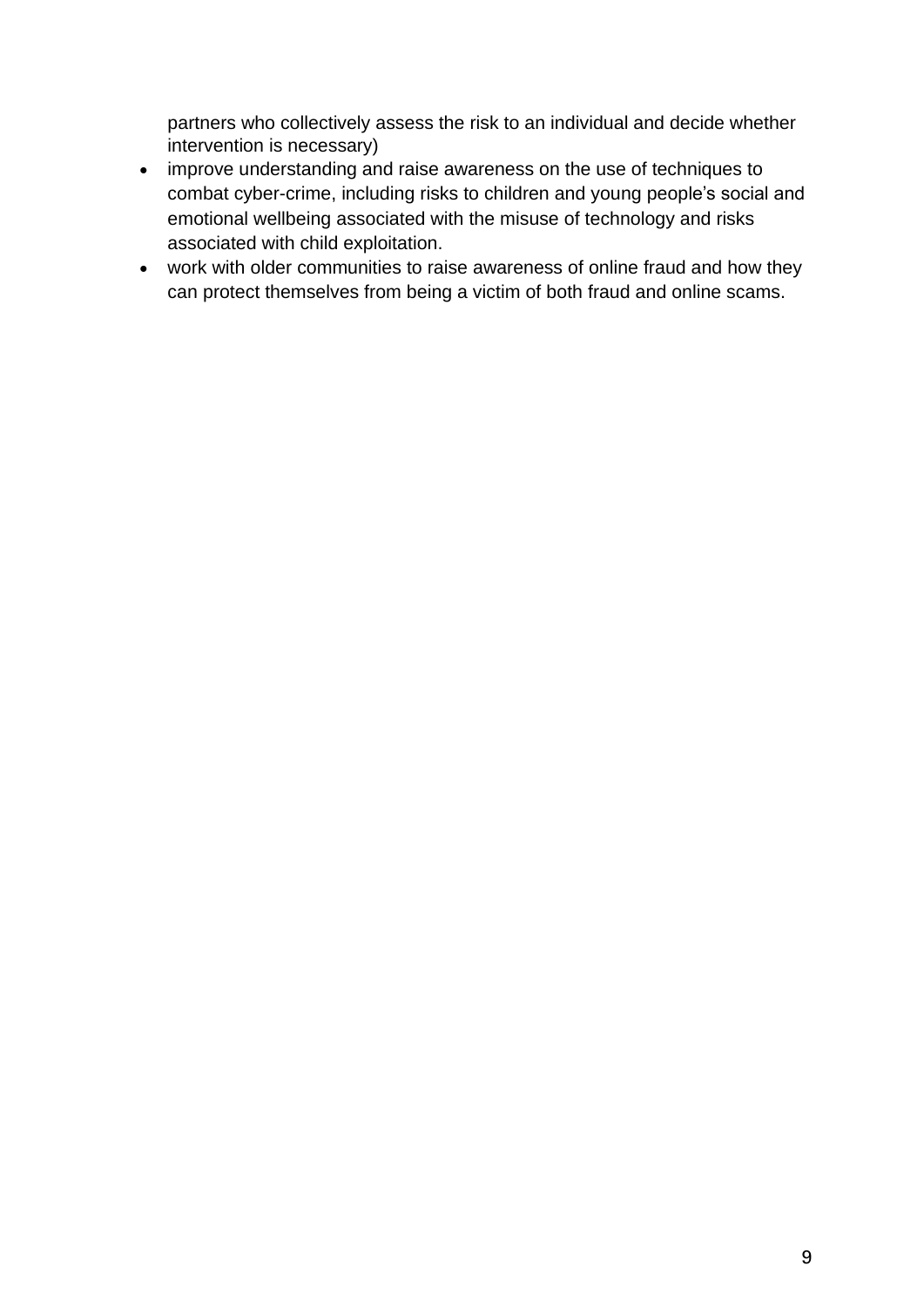## **PRIORITY 3: Reducing serious youth violence, knife crime and harm and vulnerability caused by drugs and alcohol**

**Serious violence** has a negative impact on individuals, local communities and the whole of Oxfordshire. It undermines how safe people feel and their wellbeing. Offences of violence with injury are estimated to have the highest cost impact of all crimes when considering all the costs to individuals and services.

#### **Why is it a Priority?**

In the year ending December 2020, there were 317 violent, sexual and robbery offences recorded in Oxfordshire where a sharp or bladed implement was linked to the offence as a weapon. Compared with the three-year average for 2017 to 2019, this was a four per cent increase, the same as the change across Thames Valley. The greatest per cent increases were in South Oxfordshire and Vale of White Horse districts.

In 2020-21 (Apr-Mar) Thames Valley Police recorded a total of 294 victims of knife crime offences in Oxfordshire. This was three per cent below the previous threeyear average (for the years 2017-18 to 2019-20), however knife crime remains a significant concern for the partnership<sup>8</sup>.

Drug and alcohol misuse are often a factor in many offences, particularly crime relating to the night-time economy, sexual violence, domestic violence, child abuse and anti-social behaviour. People suffering from poor mental health are more likely to be targets of crime and ASB; and being the victim can cause poor mental health. In 2020 (Jan-Dec) Thames Valley Police recorded 1,817 alcohol-related crimes in Oxfordshire, below the number in 2019 (2,221). Alcohol-related crimes were four per cent of all crimes in the county. Comparing 2020 with the average for 2017-19, shows a three per cent decline in Oxfordshire and a decline or similar level in all districts with the exception of Vale of White Horse where alcohol-related crimes increased by 14 per cent. In 2020 (Jan-Dec) Thames Valley Police recorded 135 young people aged under 18 arrested for drug offences in Oxfordshire. Compared with the average for 2017 to 2019, this was a 22 per cent increase in Oxfordshire, with the greatest increases in Cherwell, South Oxfordshire and Vale of White Horse<sup>9</sup>.

<sup>8</sup> https://insight.oxfordshire.gov.uk/cms/system/files/documents/OxonSIA2021\_June21.pdf

<sup>9</sup> https://insight.oxfordshire.gov.uk/cms/system/files/documents/OxonSIA2021\_June21.pdf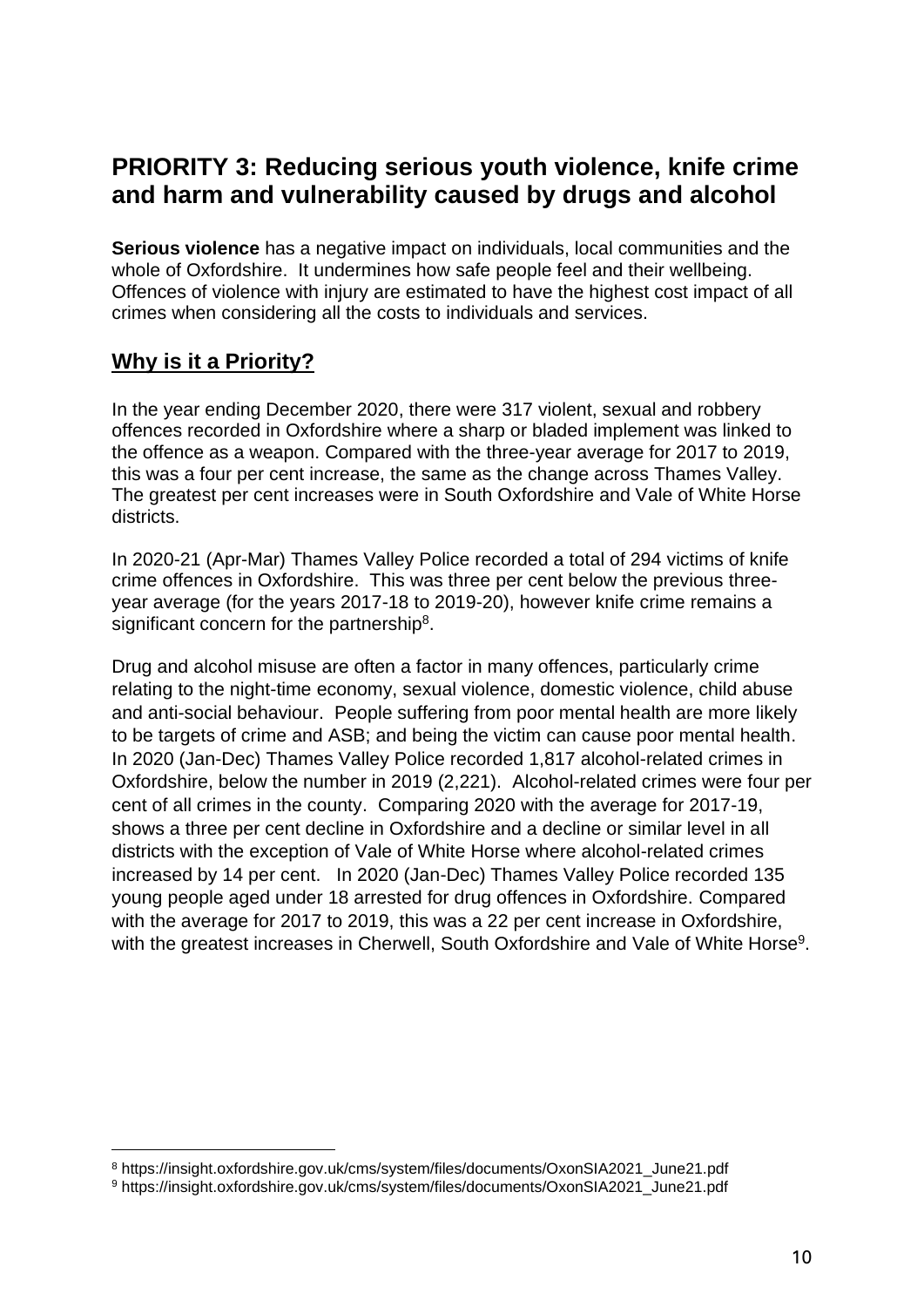#### **What we plan to do**

We will:

- work with schools to raise awareness of knife crime to prevent young people from carrying knives
- introduce a Violence Reduction Hub to provide a joined-up approach to delivering positive pathways and alternative activities for young people by:
	- o building community resilience and problem-solving issues in relation to serious youth violence and reducing demand on statutory services;
	- o exploring opportunities for collaborative engagement, intervention and diversion strategies including funding opportunities
- work with communities to raise awareness of alcohol consumption and how to 'stay safe on a night out' and identify areas/premises of concern, review data and agree necessary action through the Licensing and Responsible Local Authority Meetings